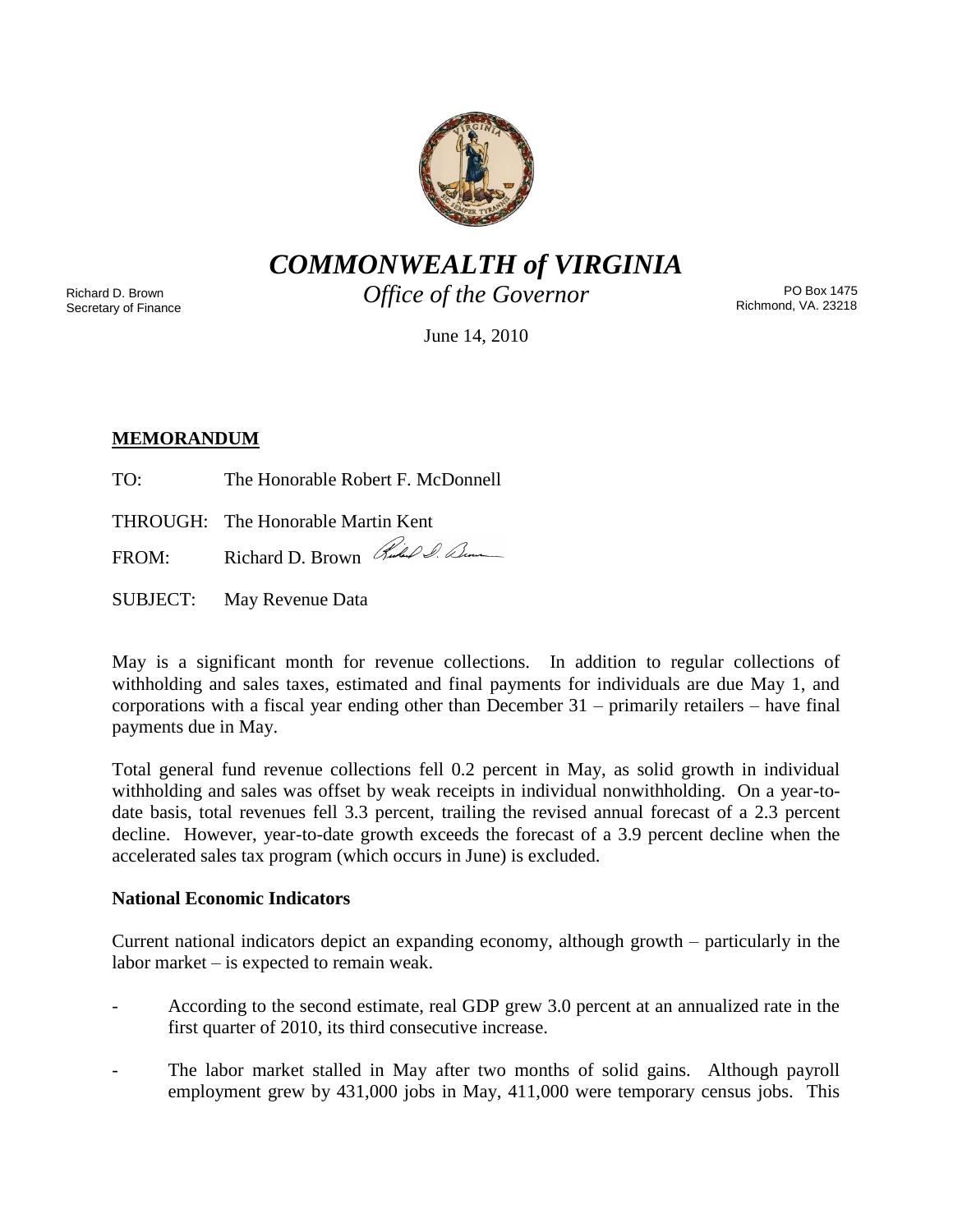follows gains of 290,000 in April and 208,000 in March. In a separate report, the unemployment rate fell by 0.2 to 9.7 percent in May.

- Initial claims for unemployment fell by 10,000 to 453,000 during the week ending May 29. The four-week moving average rose from 457,000 to 459,000. Initial claims remain well below the levels of about 600,000 experienced a year ago, but above the range of 350,000 to 400,000 consistent with a healthy labor market. Overall, the claims data suggest the labor market is slowly improving.
- The Conference Board's index of leading indicators fell for the first time in more than a year in April, declining 0.1 percent to 109.3. The slight decline in the index suggests that the recovery will continue at a slower pace.
- The Conference Board's index of consumer confidence jumped 5.6 points in May, following a 5.4 gain in April and a 5.9 gain in March. Both the expectations and current conditions components contributed positively to the index. Although the index reached its highest level since March 2008, the index remains at the very low level of 63.3.
- The manufacturing sector continues to expand. The Institute of Supply Management index fell slightly from 60.4 to 59.7, marking the tenth consecutive month above the expansionary threshold of 50.0. Despite the slight decrease, the index is consistent with strong gains in factory output.
- Inflation remains low the CPI decreased 0.1 percent in April from the previous month. Core inflation (excluding food and energy prices) was unchanged for the second consecutive month and stands 0.9 percent above April of last year.

## **Virginia Economy**

In Virginia, the year-over-year percent change in employment remains negative; however, the rate of job losses continues to slow. Payroll employment in the Commonwealth fell 0.5 percent in April from April of last year. Northern Virginia posted a modest gain of 0.7 percent, Hampton Roads fell 0.9 percent, and Richmond-Petersburg fell 1.9 percent from April of last year. The unemployment rate fell from 7.6 percent to 6.7 percent in April, significantly below the peak of 7.8 percent in February.

The Virginia Leading Index rose 0.2 percent in April. Two of the three components contributed to the increase – auto registrations and building permits. Initial claims for unemployment increased 5.1 percent, contributing negatively to the index. The Leading Index rose in eight of the eleven Virginia metro areas in April, with the exception of Hampton Roads, Bristol, and Harrisonburg.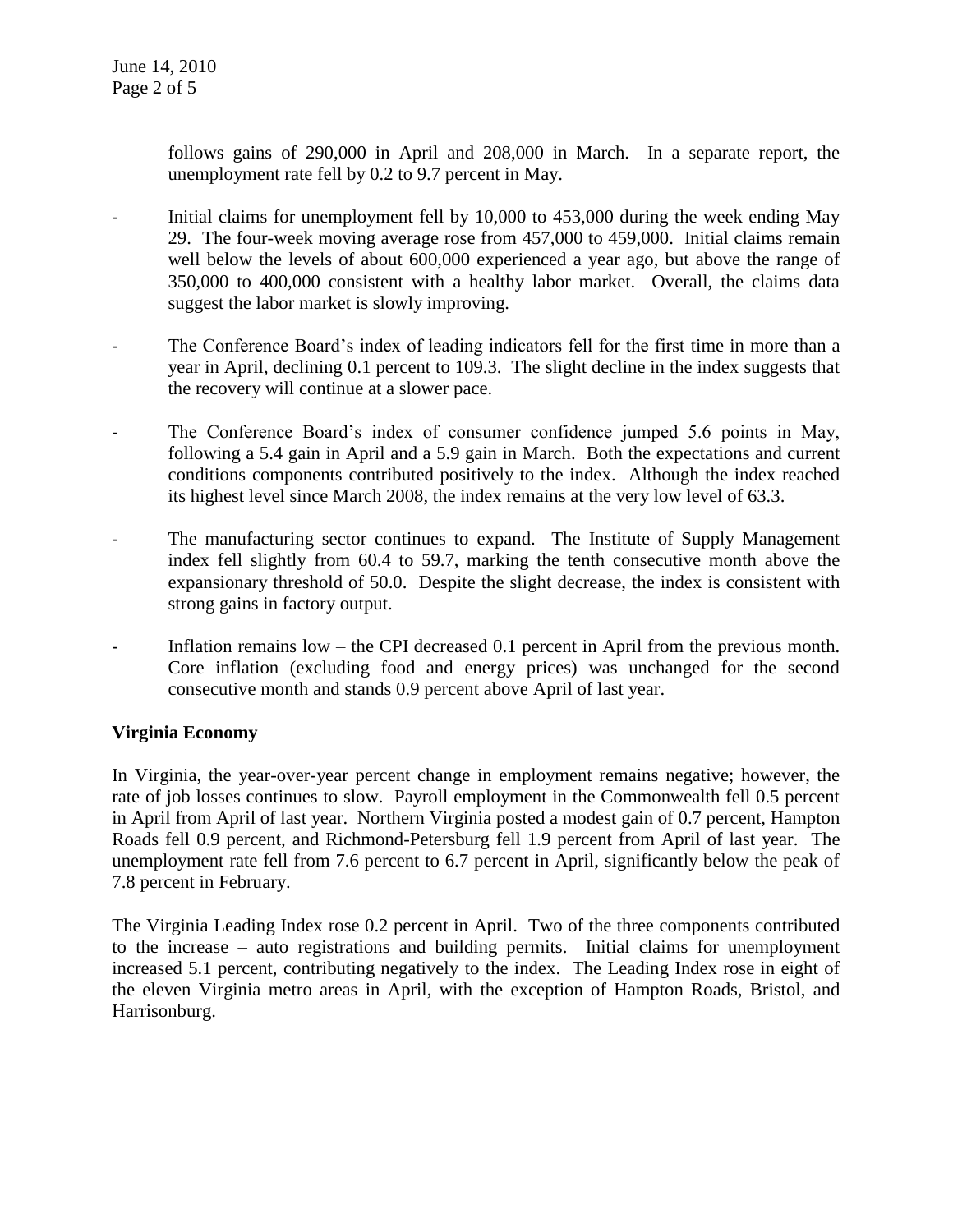June 14, 2010 Page 3 of 5

### **May Revenue Collections**

Total general fund revenue collections fell 0.2 percent in May. On a year-to-date basis, total revenues fell 3.3 percent, trailing the revised annual forecast of a 2.3 percent decline.

*Net Individual Income Tax (64% of general fund revenues)*: Through May, collections of net individual income tax fell 5.4 percent from the same period last year, close to the revised annual estimate of a 5.5 percent decline. Performance in each component of individual income tax is as follows:

*Individual Income Tax Withholding (65% of general fund revenues)*: Collections of payroll withholding taxes grew 7.5 percent in May. Year-to-date withholding collections grew 0.2 percent compared with the same period last year, equal to the projected annual growth rate.

*Individual Income Tax Nonwithholding (13% of general fund revenues)*: May is a significant month for nonwithholding collections, since final payments for tax year 2009 and the first estimated payment for tax year 2010 are both due May 1.

May collections were \$307.2 million compared with \$403.7 million in May 2009, a 23.9 percent decrease. Since a large portion of payments due May 1 are received in April, one must consider April and May collections together to accurately assess growth in this source. Taken together, nonwithholding collections in April and May were down 20.8 percent over the same period last year.

Through May, about 93 percent of the nonwithholding forecast has been collected, and collections during this period are 19.7 percent below the same period last year, close to the revised annual estimate of a 21.5 percent decline. Estimated payments are due in June and \$131.4 million is needed to meet the annual estimate. Last year, \$217.1 million was received in June.

*Individual Income Tax Refunds*: Through May, TAX issued \$1.9 billion in refunds compared with \$1.8 billion in the same period last year, a 3.6 percent increase, compared with the revised annual estimate of a 2.0 percent increase.

For the filing season beginning January 1, TAX has issued 2.5 million refunds – about 17,000 fewer than during the same period last year. TAX can issue another \$97.0 million in refunds in June and meet the annual estimate. Last year, \$124.2 million was issued in June.

*Sales Tax (22% of general fund revenues)*: Collections of sales and use taxes, reflecting April sales, rose 6.5 percent in May, after a 7.3 percent increase in April. These are the first two consecutive months of positive growth since November-December 2007. On a year-to-date basis, collections have fallen 2.0 percent, slightly ahead of the policy-adjusted forecast of a 3.0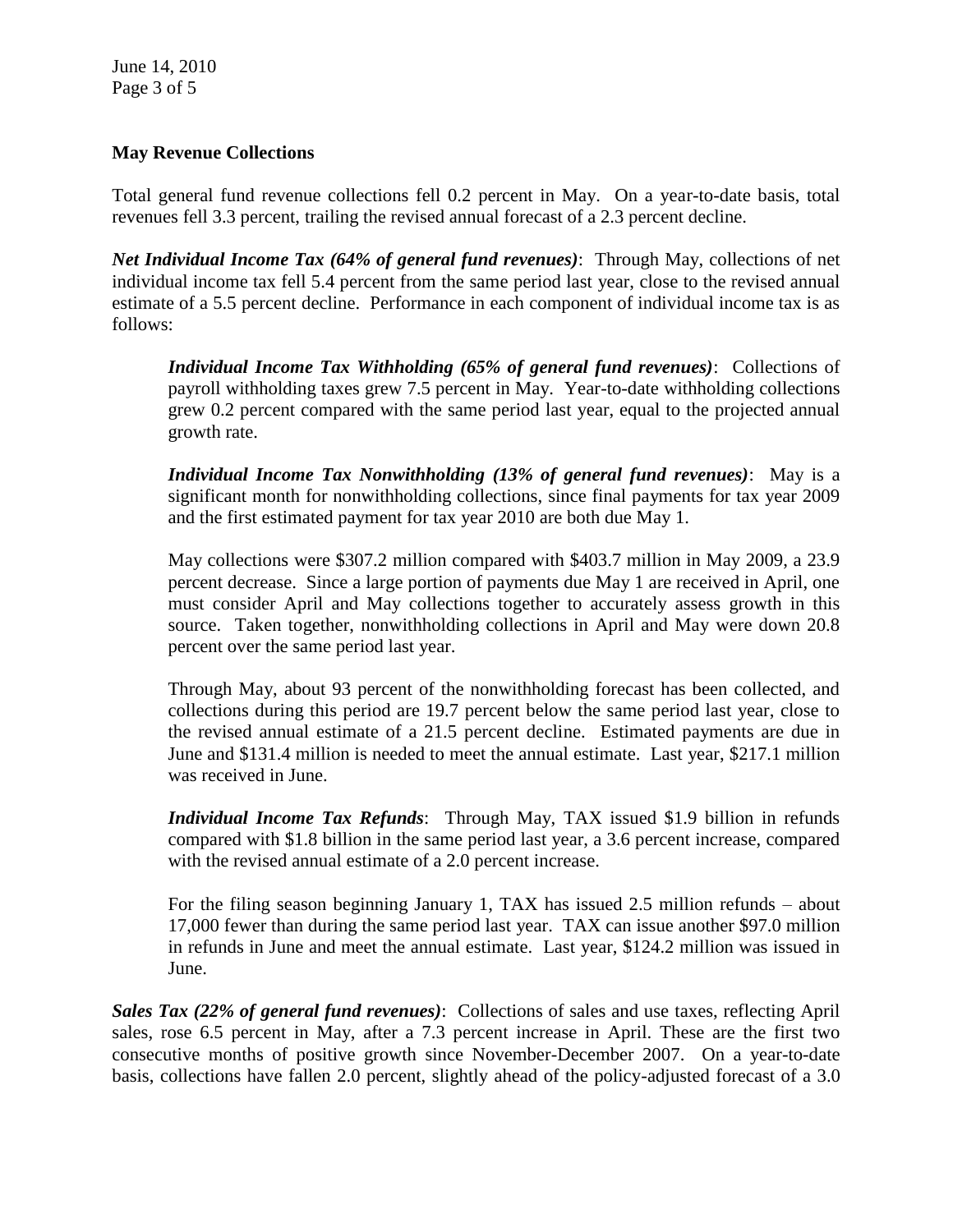June 14, 2010 Page 4 of 5

percent decline. (The remaining significant policy adjustment is the June accelerated sales tax program.)

*Corporate Income Tax (5% of general fund revenues)*: May is typically not a significant month in corporate income tax collections, with final or extension payments due mainly from retailers who typically have a January 31 close to their fiscal year. Such payments vary significantly from year to year.

Corporate income tax collections were \$20.8 million in May compared with \$17.3 million in May of last year, a 20.0 percent increase. Year-to-date collections are up 27.2 percent from the same period last year, ahead of the annual estimate of 12.8 percent growth.

The second estimated payment for tax year 2010 is due June 15. About \$82 million is needed to meet the annual forecast in this source. Last year, \$138.0 million was collected in June.

*Wills, Suits, Deeds, Contracts (2% of general fund revenues)*: Collections of wills, suits, deeds, and contracts – mainly recordation tax collections – fell 15.5 percent in May. On a year-to-date basis, collections are down 6.6 percent, close to the forecast of a 4.9 percent decline.

#### **Other Revenue Sources**

The following list provides data on May collections for other revenue sources:

|                                     | <b>Year-to-Date</b> | <b>Annual</b><br><b>Estimate</b> |
|-------------------------------------|---------------------|----------------------------------|
| Insurance Premiums (2% GF revenues) | 3.3%                | $-4.9\%$                         |
| Interest Income (1% GF revenues)    | $-7.6\%$            | 10.8%                            |
| ABC Taxes (1% GF revenues)          | 1.1%                | $0.9\%$                          |

*Note: Interest earnings of \$26.2 million were transferred to nongeneral fund sources in May.*

*All Other Revenue (3% of general fund revenues)*: Receipts in All Other Revenue grew 15.2 percent in May – \$55.9 million compared with \$48.5 million last May. For the fiscal year-todate, collections of All Other Revenue fell 6.5 percent from the same period in fiscal year 2009, lagging the annual estimate of a 2.9 percent decline.

#### **Summary**

May is a significant month for revenue collections. Total general fund revenue collections fell 0.2 percent in May. On a year-to-date basis, total revenues fell 3.3 percent, trailing the revised annual forecast of a 2.3 percent decline.